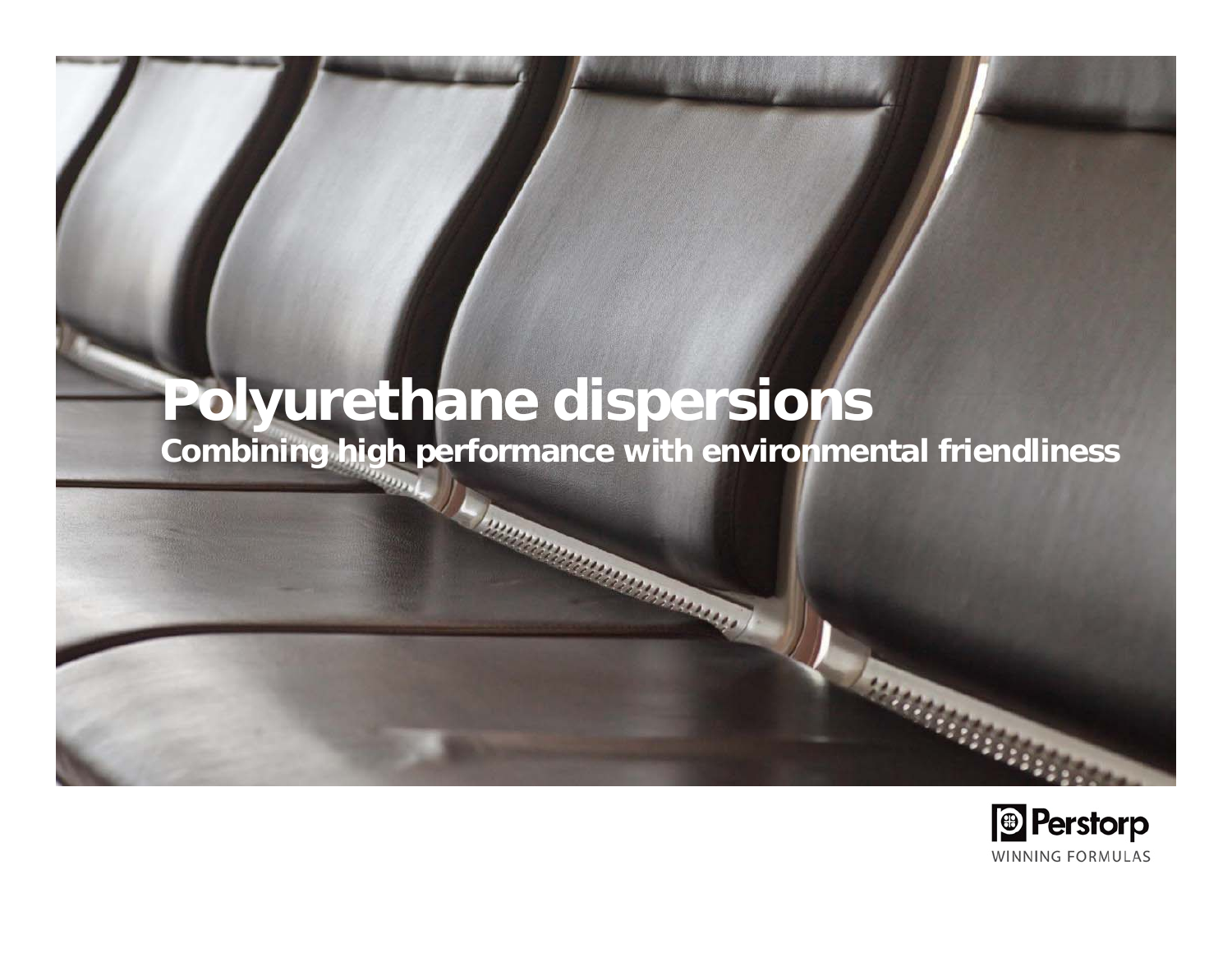

### **Where are PUD's used?**

















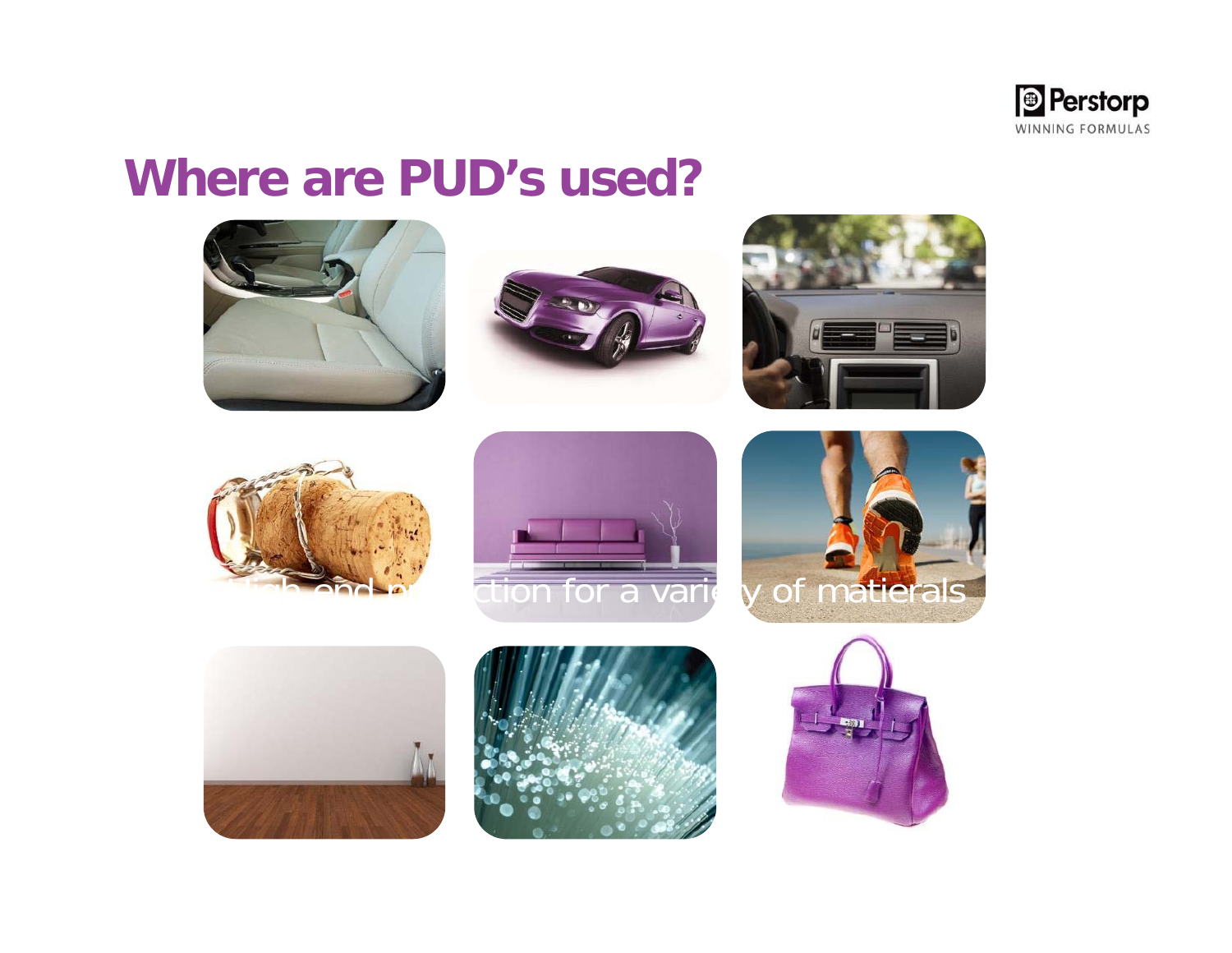

### **Polyurethane dispersions - Limitless formulation freedom**

- $\Rightarrow$  Extremely versatile, high performing coating systems
- $\Rightarrow$  Enables customization such as durability, hardness and flexibility
- **►** Low environmental impact due to low VOC content and dispersion in water

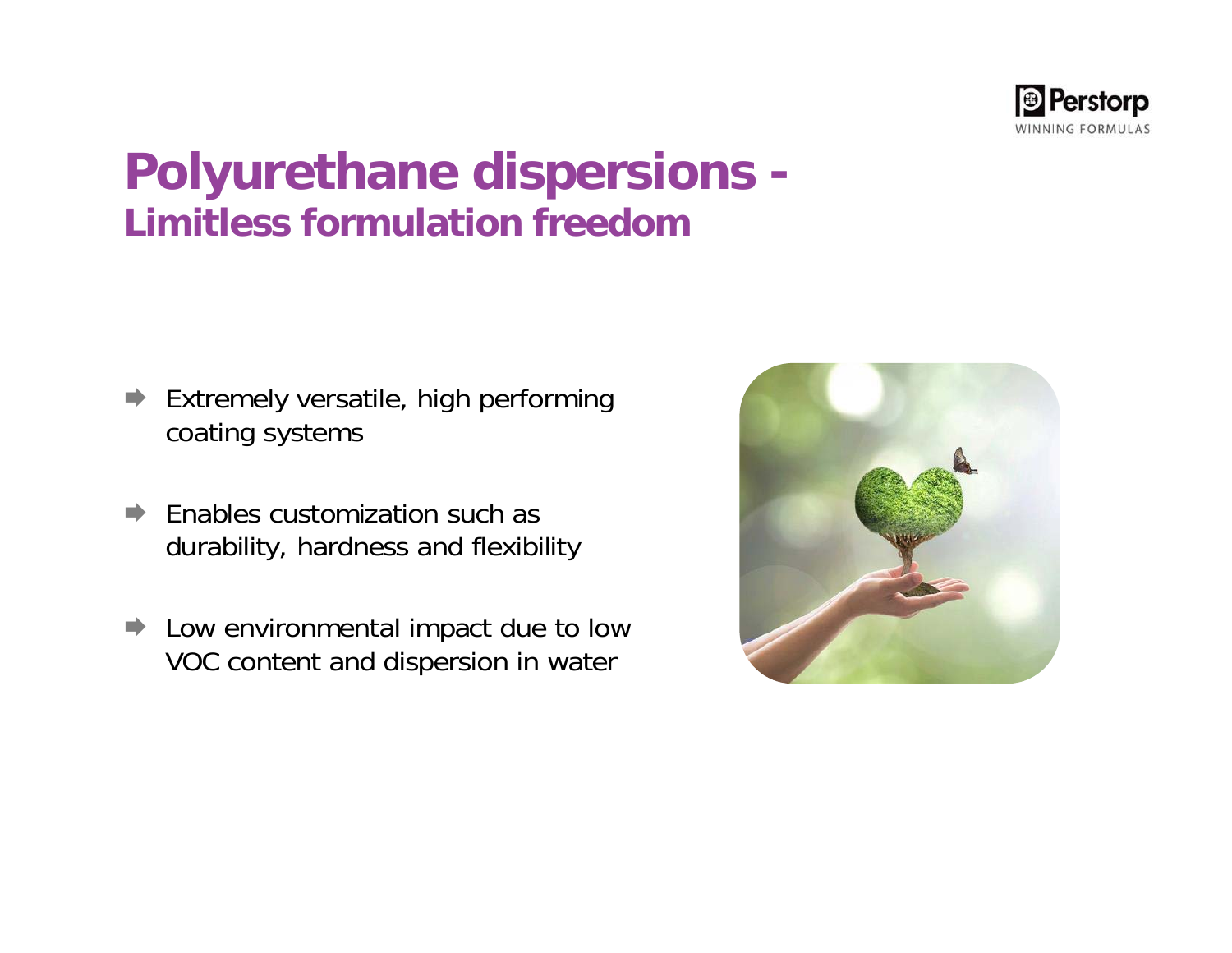

## **Perstorp's product range for PUDs**

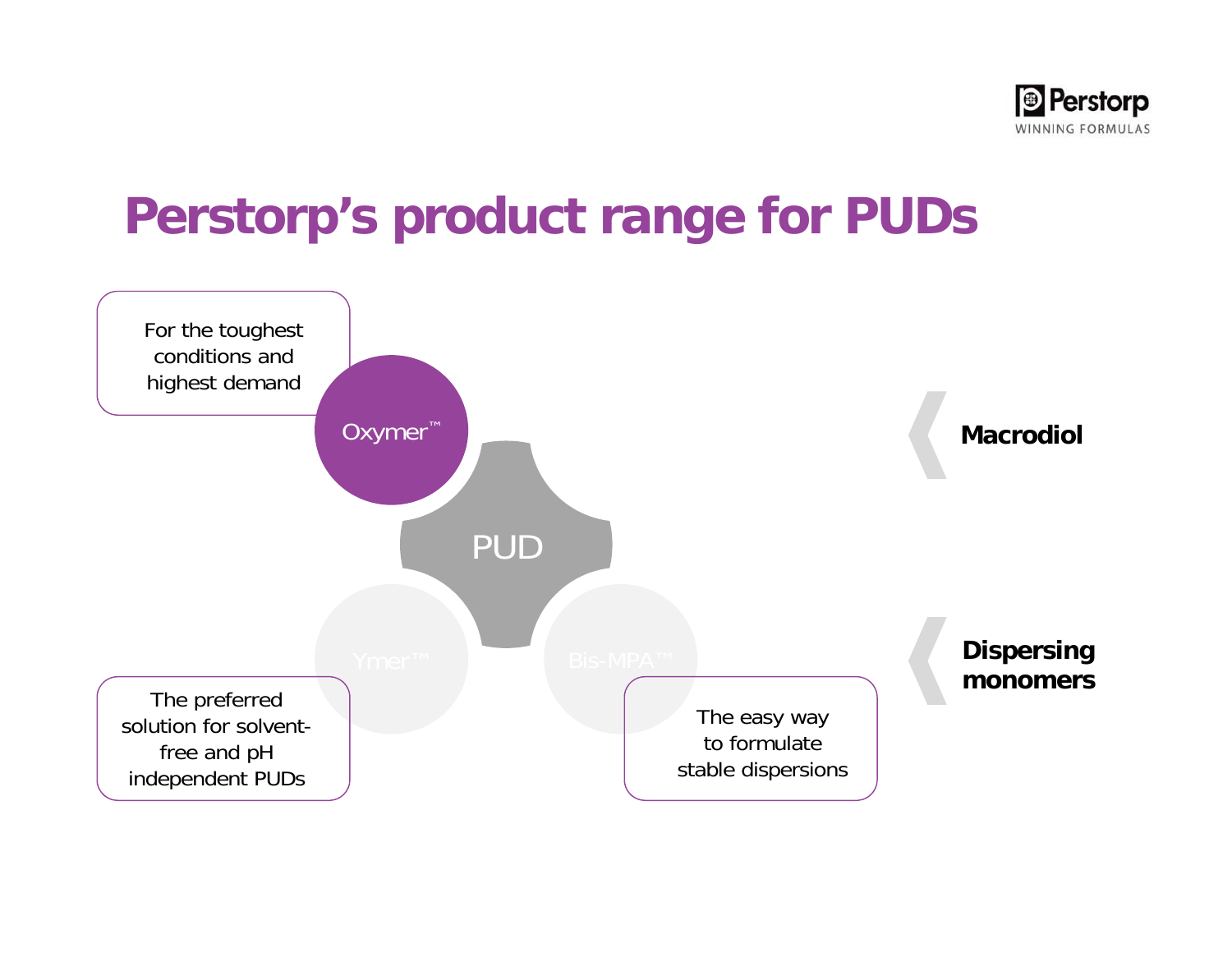# **Oxymer™ HD**

#### **Benefits**

- $\Rightarrow$  Polycarbonate diols based on HDO for demanding applications
- $\Rightarrow$ Excellent outdoor and UV resistance
- $\Rightarrow$ Chemical and hydrolytic resistance
- E) Available in different molecular weights
- D Excellent strength and flexibility





### For the most demanding applications and toughest conditions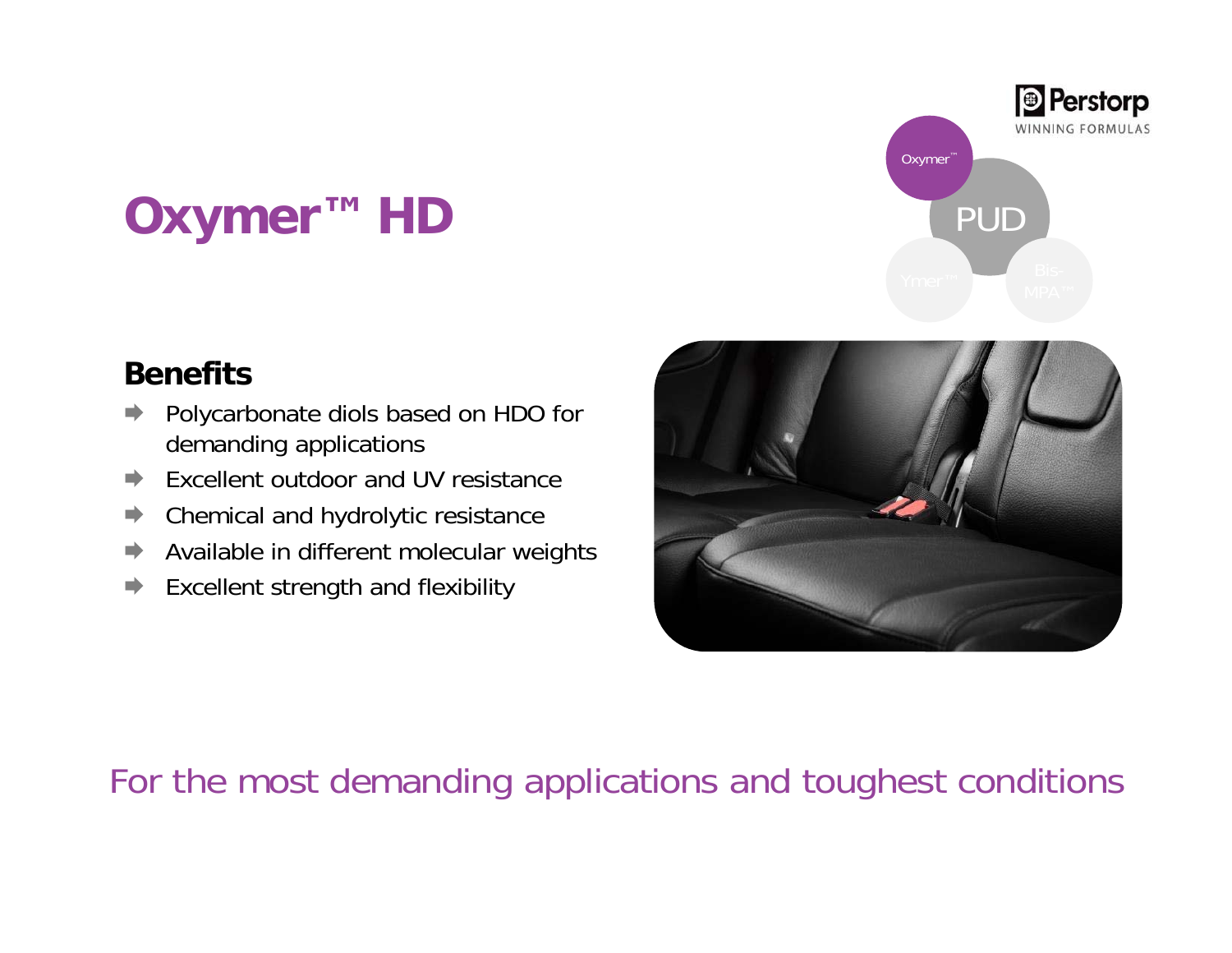## **Ymer™ N120**

#### **Benefits**

- E) Enables solvent free PUDs
- $\Rightarrow$ pH independent stability
- $\Rightarrow$ Increased freeze/thaw stability
- E. Improves flexibility and solvent resistance
- $\Rightarrow$ Ready to use - increased plant through-put

HO. HO



### A nonionic dispersing monomer for no/low solvent PUDs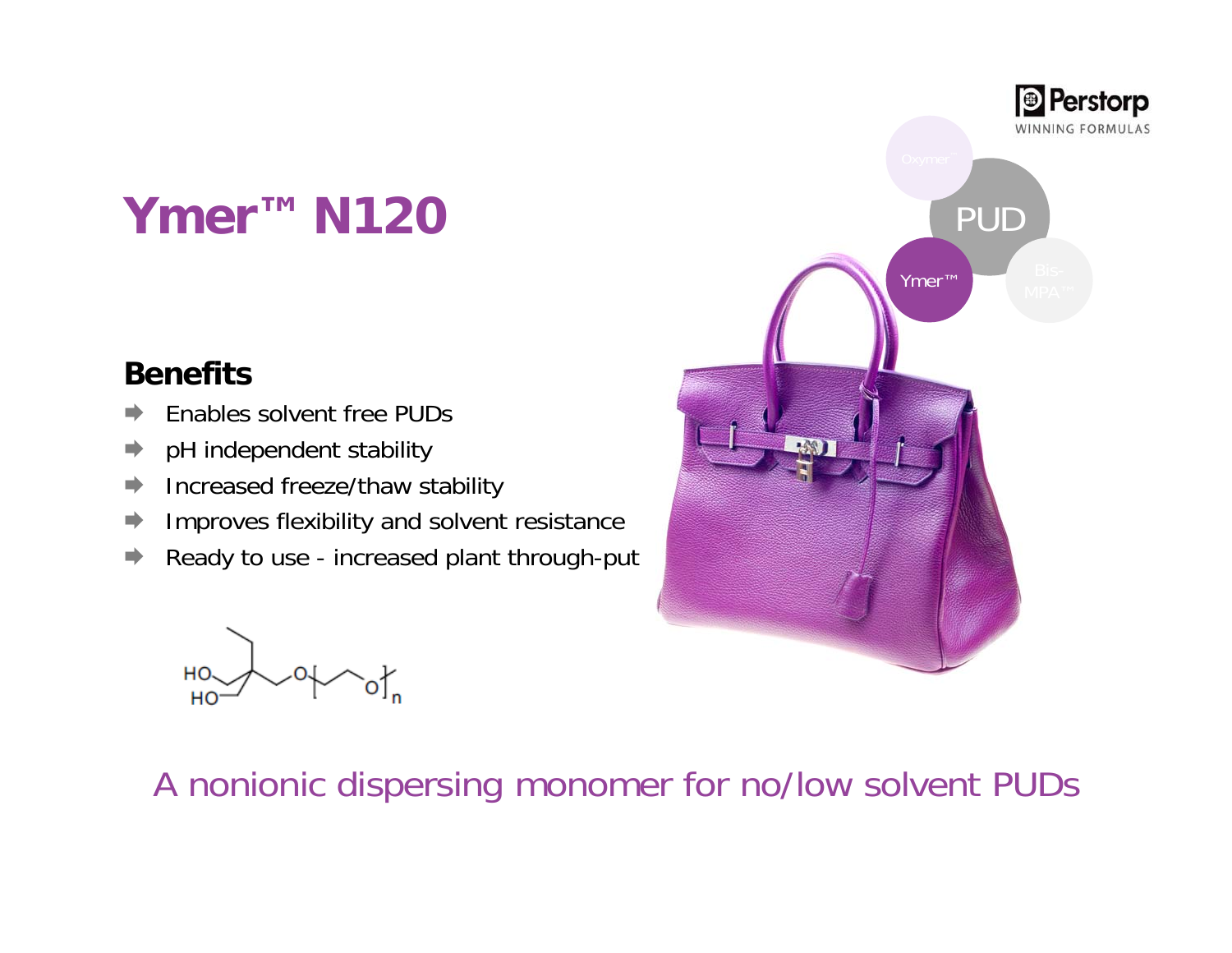## **Bis-MPA**

#### **Benefits**

- E. For easy to formulate stable dispersions
- × Low amounts needed in formulations
- н Low water sensitivity
- ➡ Very low toxicity
- m. Finer particle size for faster solubilisation





The key raw material for anionic polyurethane dispersions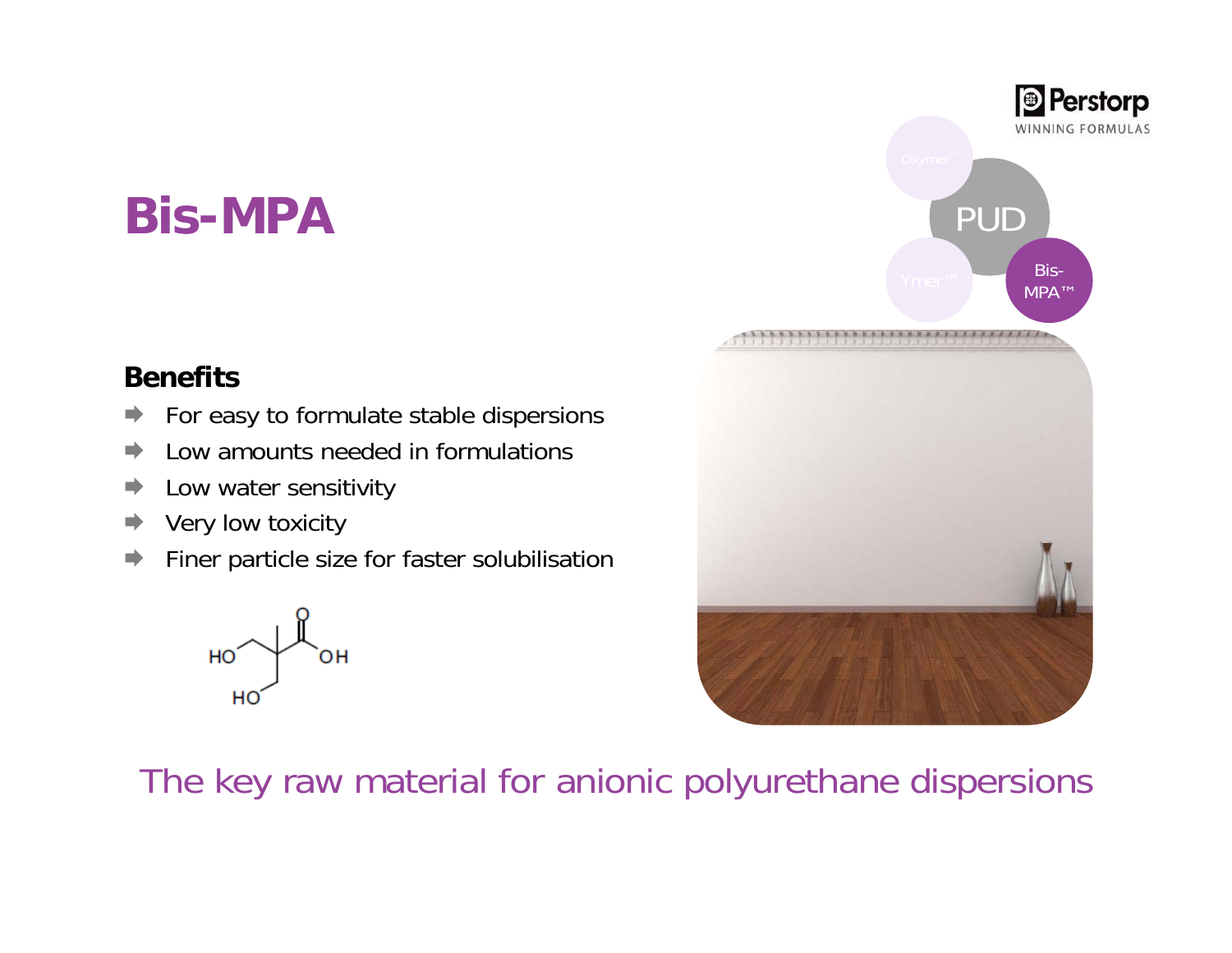

# **Perstorp - your polyurethane partner**

- $\Rightarrow$  Broad portfolio of high quality products for durable, high performing and environmentally friendly solvent free PUDs
- $\blacksquare$ Wide range of polyols for fine-tuning properties and end application performance
- $\Rightarrow$  Perstorp can offer technical knowledge and support together with global supply chain solutions and a wide distribution network

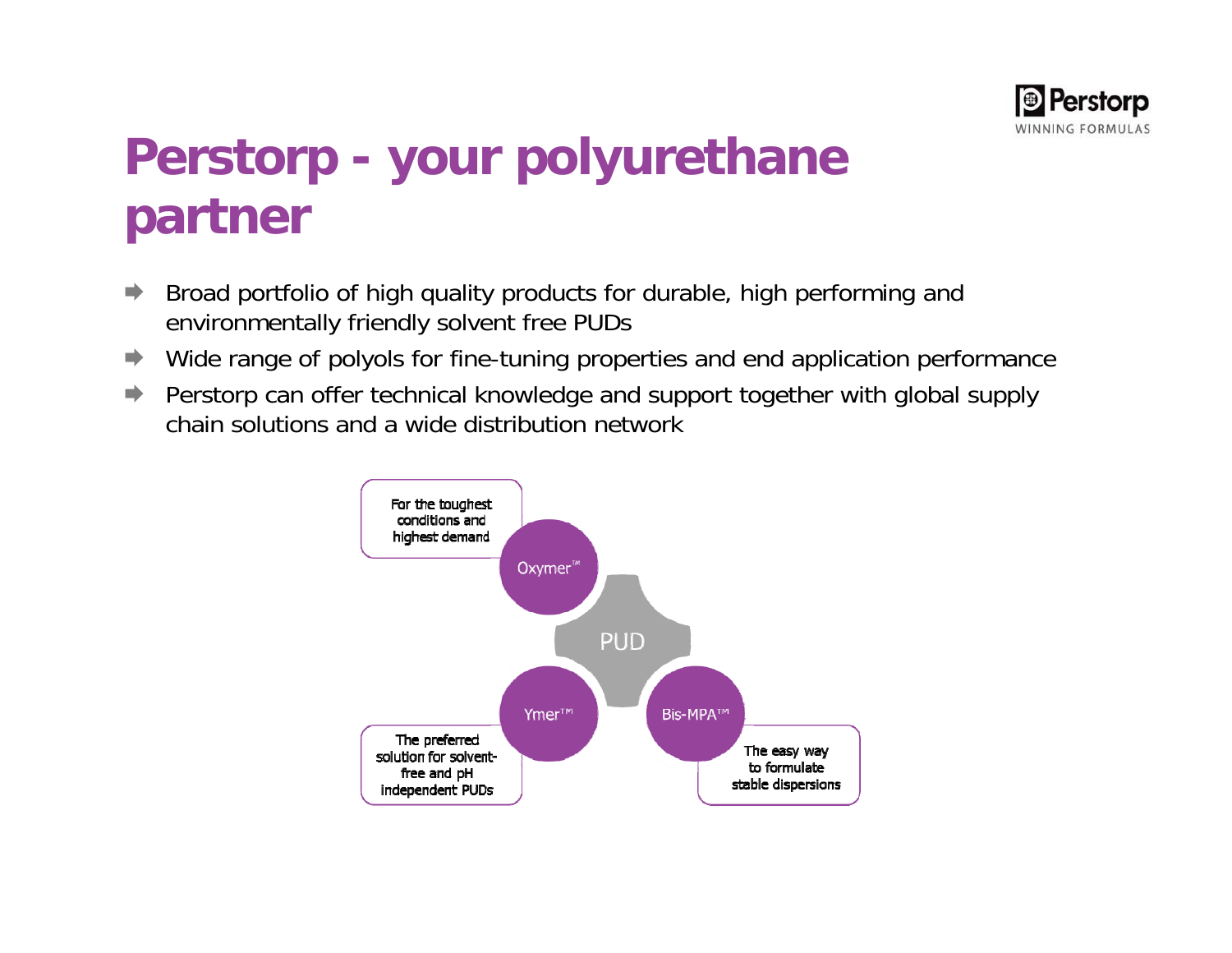

### **Polyurethane polymer And key building blocks**